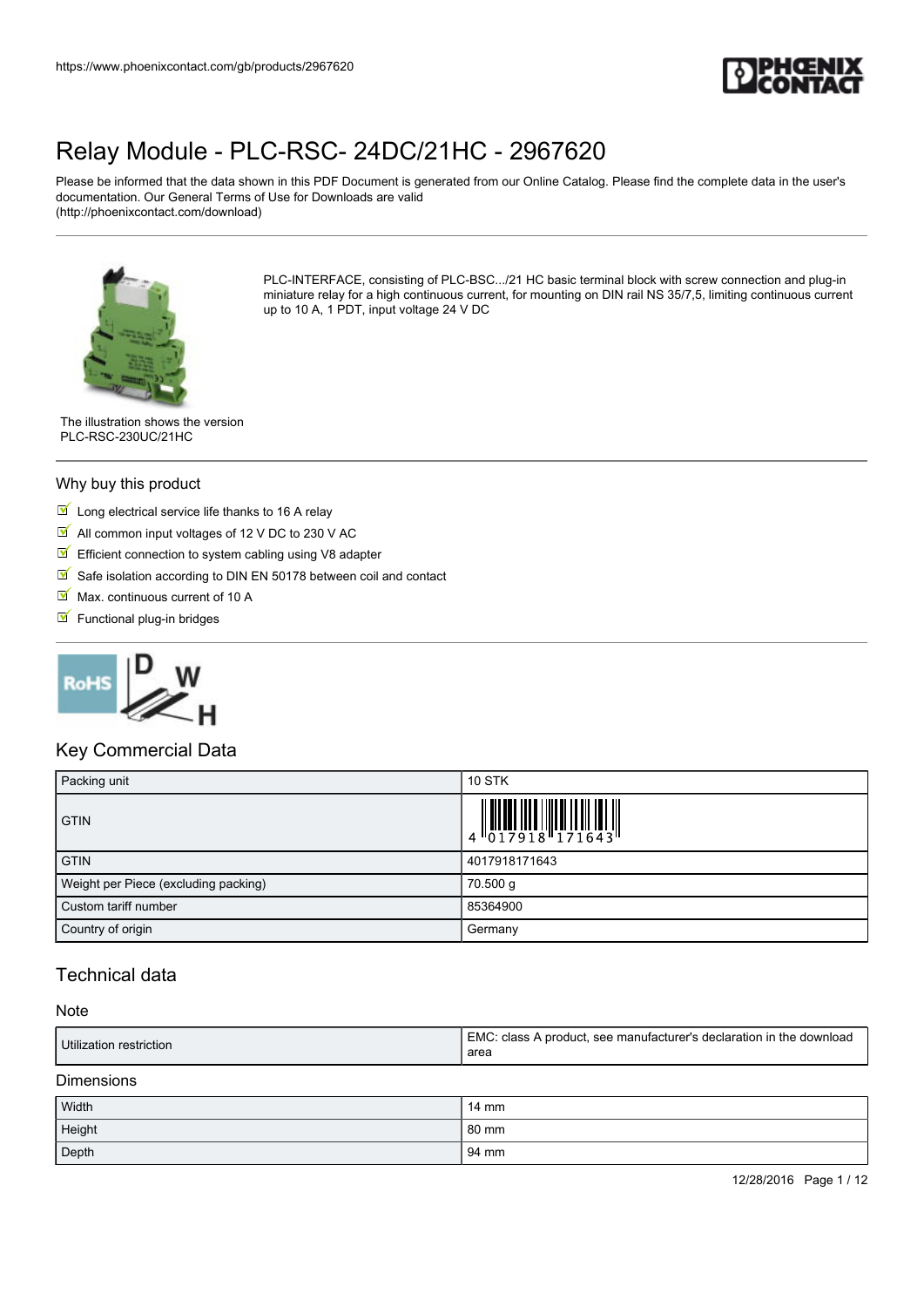

### Technical data

#### Ambient conditions

| Ambient temperature (operation)         | $-40 °C  60 °C$ |
|-----------------------------------------|-----------------|
| Ambient temperature (storage/transport) | $-40 °C  85 °C$ |

#### Coil side

| Nominal input voltage $U_{N}$           | 24 V DC                                               |
|-----------------------------------------|-------------------------------------------------------|
| Typical input current at $U_{N}$        | 18 mA                                                 |
| Typical response time                   | 8 ms                                                  |
| Typical release time                    | 10 <sub>ms</sub>                                      |
| Protective circuit                      | Reverse polarity protection Polarity protection diode |
|                                         | Free-wheeling diode Damping diode                     |
| Operating voltage display               | Yellow LED                                            |
| Power dissipation for nominal condition | $0.43$ W                                              |

#### Contact side

| Contact type                                           | 1 PDT                                                                                                                                                                                                                                           |
|--------------------------------------------------------|-------------------------------------------------------------------------------------------------------------------------------------------------------------------------------------------------------------------------------------------------|
| Type of switch contact                                 | Single contact                                                                                                                                                                                                                                  |
| Contact material                                       | AgNi                                                                                                                                                                                                                                            |
| Maximum switching voltage                              | 250 V AC/DC (The separating plate PLC-ATP should be installed for<br>voltages larger than 250 V (L1, L2, L3) between identical terminal blocks<br>in adjacent modules. Potential bridging is then carried out with FBST 8-<br>PLC or  FBST 500) |
| Minimum switching voltage                              | 12 V DC (at 10 mA)                                                                                                                                                                                                                              |
| Min. switching current                                 | 10 mA (at 12 V)                                                                                                                                                                                                                                 |
| Maximum inrush current                                 | 30 A (300 ms)                                                                                                                                                                                                                                   |
| Limiting continuous current                            | 10 A                                                                                                                                                                                                                                            |
|                                                        | 6 A (value applies to connections 12. If connections 12 are bridged, the<br>normal value applies.)                                                                                                                                              |
| Interrupting rating (ohmic load) max.                  | 240 W (at 24 V DC)                                                                                                                                                                                                                              |
|                                                        | 58 W (at 48 V DC)                                                                                                                                                                                                                               |
|                                                        | 48 W (at 60 V DC)                                                                                                                                                                                                                               |
|                                                        | 50 W (at 110 V DC)                                                                                                                                                                                                                              |
|                                                        | 80 W (at 220 V DC)                                                                                                                                                                                                                              |
|                                                        | 2500 VA (for 250 V AC)                                                                                                                                                                                                                          |
| Interrupting rating (ohmic load) max. bridged          | 144 W (for 24 V DC. Value applies to connections 12. If connections 12<br>are bridged, the normal value applies.)                                                                                                                               |
|                                                        | 1500 VA (for 250 V AC. Value applies to connections 12. If connections<br>12 are bridged, the normal value applies.)                                                                                                                            |
| Switching capacity in acc. with DIN VDE 0660/IEC 60947 | 2 A (at 24 V, DC13)                                                                                                                                                                                                                             |
|                                                        | 0.2 A (at 110 V, DC13)                                                                                                                                                                                                                          |
|                                                        | 0.2 A (at 250 V, DC13)                                                                                                                                                                                                                          |
|                                                        | 6 A (at 24 V, AC15)                                                                                                                                                                                                                             |
|                                                        | 6 A (at 120 V, AC15)                                                                                                                                                                                                                            |
|                                                        | 6 A (at 250 V, AC15)                                                                                                                                                                                                                            |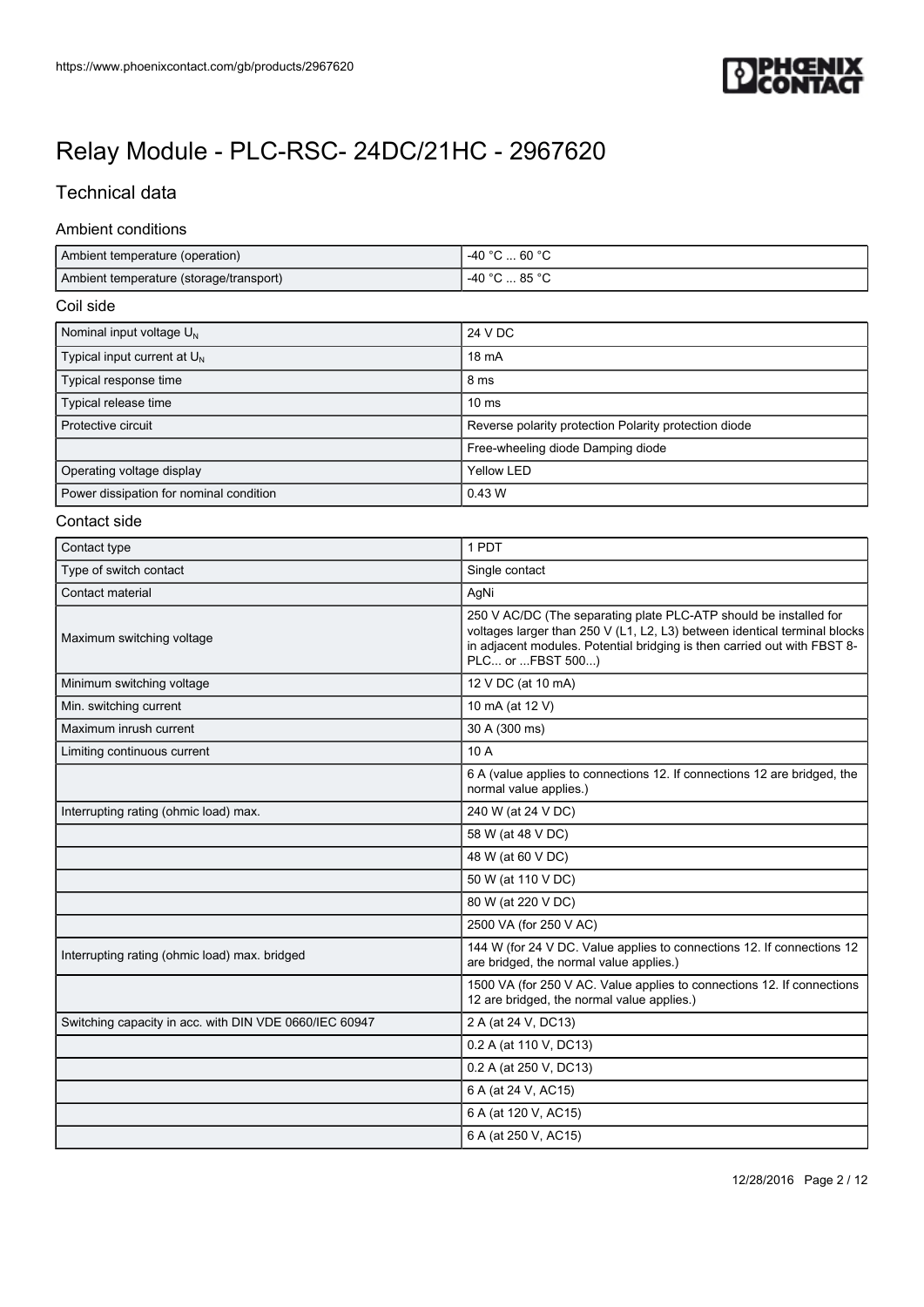

### Technical data

#### Connection data input side

| Connection name                  | Coil side                                  |
|----------------------------------|--------------------------------------------|
| Connection method                | Screw connection                           |
| Stripping length                 | 8 mm                                       |
| Screw thread                     | MЗ                                         |
| Conductor cross section solid    | $0.14$ mm <sup>2</sup> 2.5 mm <sup>2</sup> |
| Conductor cross section flexible | $0.14$ mm <sup>2</sup> 2.5 mm <sup>2</sup> |
| Conductor cross section AWG      | 2614                                       |

#### Connection data output side

| Connection name                  | Contact side                                |
|----------------------------------|---------------------------------------------|
| Connection method                | Screw connection                            |
| Stripping length                 | $8 \text{ mm}$                              |
| Screw thread                     | M3                                          |
| Conductor cross section solid    | $10.14 \text{ mm}^2 \dots 2.5 \text{ mm}^2$ |
| Conductor cross section flexible | $10.14 \text{ mm}^2 \dots 2.5 \text{ mm}^2$ |
| Conductor cross section AWG      | 12614                                       |

#### **General**

| Test voltage relay winding/relay contact | 4 kV AC (50 Hz, 1 min.)   |
|------------------------------------------|---------------------------|
| Operating mode                           | 100% operating factor     |
| Degree of protection                     | RT II (Relay)             |
| Mechanical service life                  | $3 \times 10^7$ cycles    |
| Flammability rating according to UL 94   | V <sub>0</sub>            |
| Mounting position                        | any                       |
| Assembly instructions                    | In rows with zero spacing |

#### Standards and Regulations

| Connection in acc. with standard       | <b>CUL</b>                                         |
|----------------------------------------|----------------------------------------------------|
| Designation                            | Standards/regulations                              |
| Standards/regulations                  | <b>IEC 60664</b>                                   |
|                                        | EN 50178                                           |
|                                        | IEC 62103                                          |
| Rated surge voltage/insulation         | 6 kV (safe isolation: control side / contact side) |
| Degree of pollution                    | 2                                                  |
| Overvoltage category                   | Ш                                                  |
| Flammability rating according to UL 94 | V <sub>0</sub>                                     |

#### Environmental Product Compliance

| China RoHS | Environmentally Friendly Use Period = 50                                                               |
|------------|--------------------------------------------------------------------------------------------------------|
|            | For details about hazardous substances go to tab "Downloads",<br>Category "Manufacturer's declaration" |

### Drawings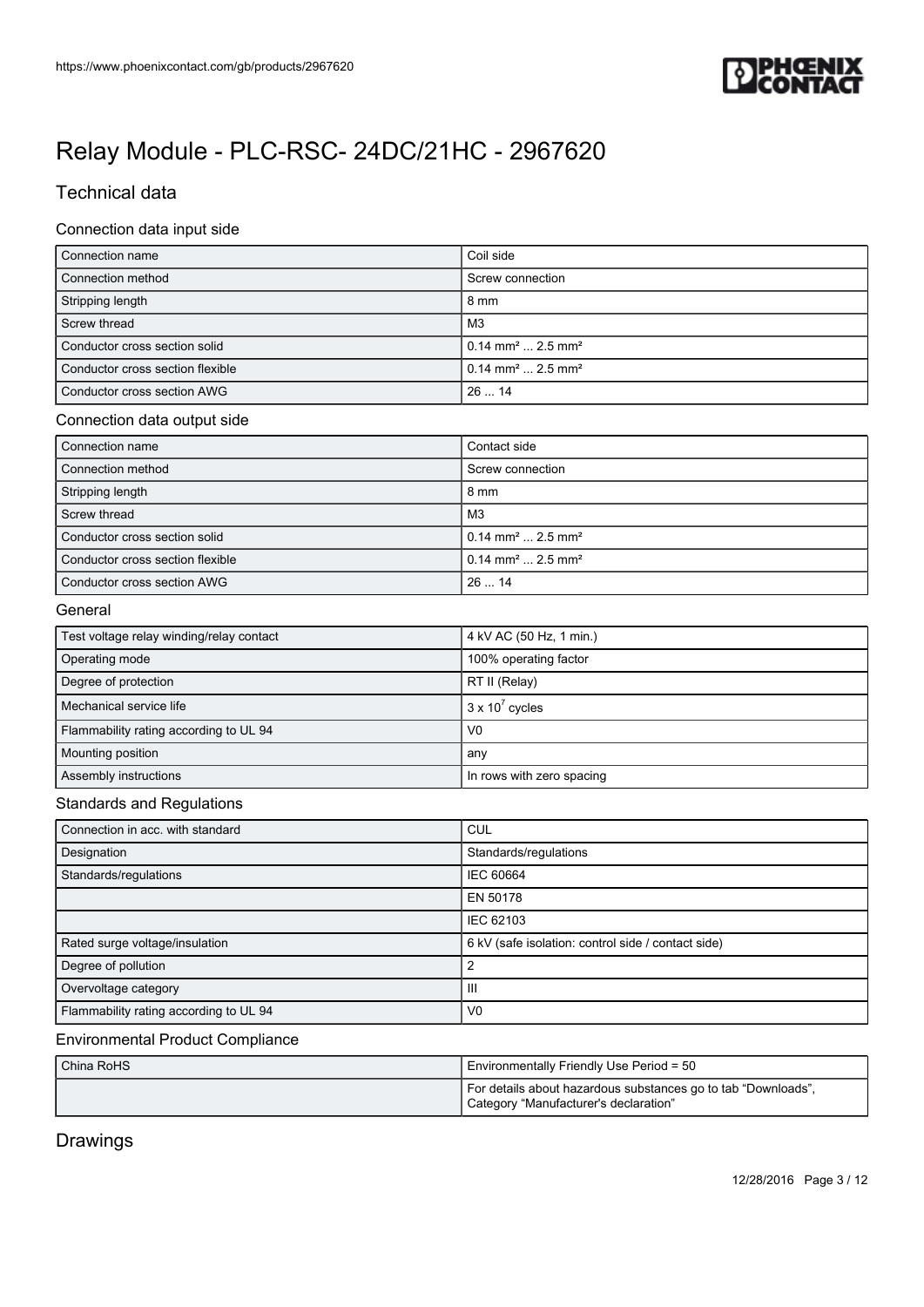

**11**

**14**  $\circ$  12

Circuit diagram

 $\overline{\mathbb{H}}$ 

**A2**

**A1**

### [Relay Module - PLC-RSC- 24DC/21HC - 2967620](https://www.phoenixcontact.com/gb/products/2967620)



Interrupting rating

Diagram  $\frac{U}{U_N}$  $1,4$ A  $1,3$  $1,2$  $1,1$  $U_{N}$  = 24 V DC 1  $0,9$ B  $0,8$  $0,7$  $20$ 25 45 55 60 65 30 35 40 50  $T_U$  [ $^{\circ}$ C]

#### Curve A

Maximum permissible continuous voltage U<sub>max</sub> with limiting continuous current on the contact side (see relevant technical data) Curve B

Minimum permissible operate voltage  $U_{op}$  after pre-excitation (see relevant technical data)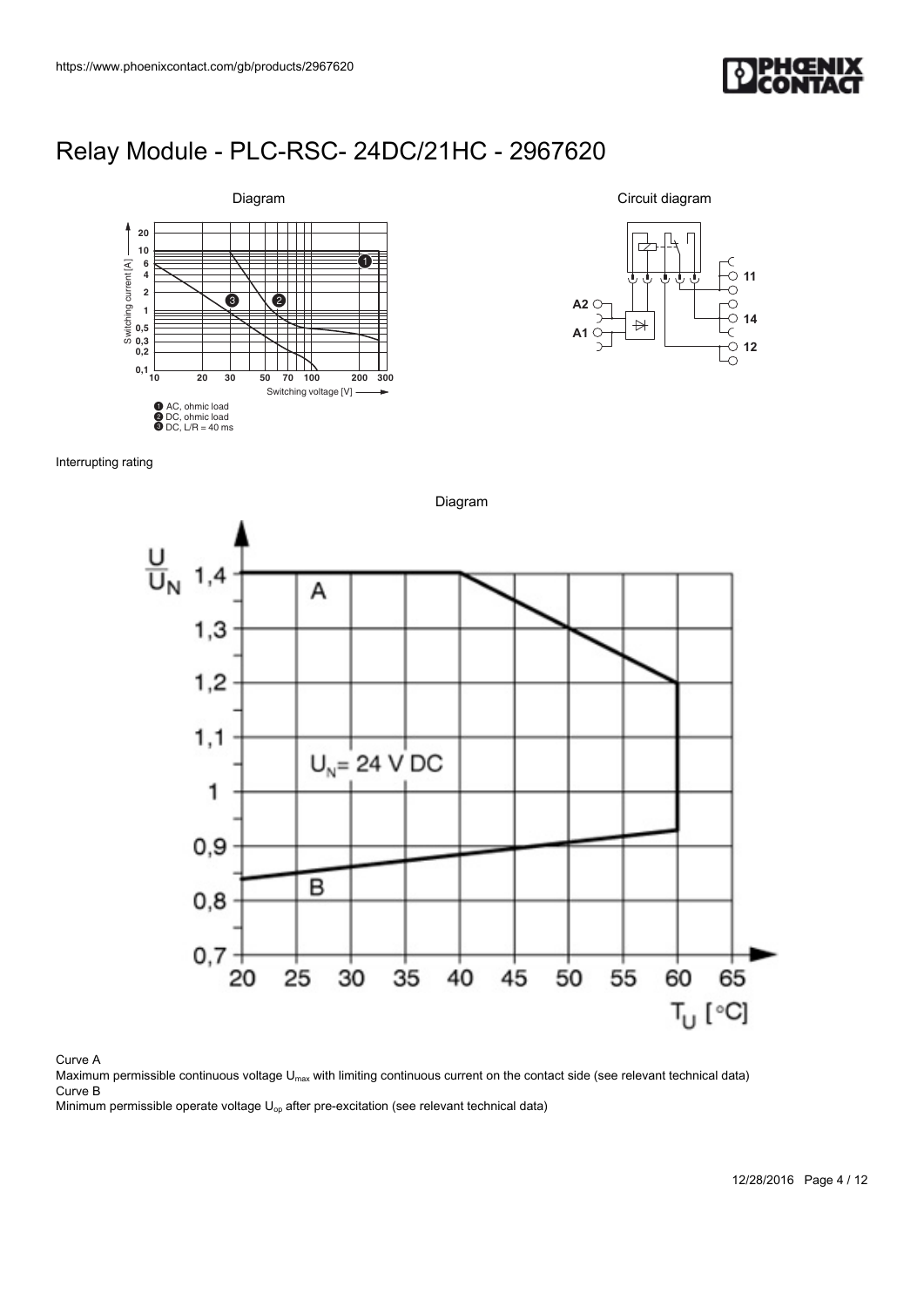

### **Classifications**

#### eCl@ss

| eCl@ss 5.0 | 27371601 |
|------------|----------|
| eCl@ss 5.1 | 27371601 |
| eCl@ss 6.0 | 27371601 |
| eCl@ss 7.0 | 27371601 |
| eCl@ss 8.0 | 27371601 |
| eCl@ss 9.0 | 27371601 |

#### ETIM

| <b>ETIM 2.0</b> | EC001437 |
|-----------------|----------|
| <b>ETIM 3.0</b> | EC001437 |
| <b>ETIM 4.0</b> | EC001437 |
| <b>ETIM 5.0</b> | EC001437 |
| <b>ETIM 6.0</b> | EC001437 |

#### UNSPSC

| UNSPSC 6.01          | 30211916 |
|----------------------|----------|
| <b>UNSPSC 7.0901</b> | 39121515 |
| <b>UNSPSC 11</b>     | 39121515 |
| UNSPSC 12.01         | 39121515 |
| UNSPSC 13.2          | 39122334 |

#### Approvals

#### Approvals

#### Approvals

UL Recognized / UL Listed / cUL Recognized / cUL Listed / GL / EAC / RC FRT / EAC / PRS / cULus Recognized / cULus Listed

#### Ex Approvals

#### Approval details

| UL Recognized | 57                 | http://database.ul.com/cgi-bin/XYV/template/LISEXT/1FRAME/index.htm | FILE E 238705 |
|---------------|--------------------|---------------------------------------------------------------------|---------------|
|               |                    |                                                                     |               |
| UL Listed     | ⋓<br><b>LISTED</b> | http://database.ul.com/cgi-bin/XYV/template/LISEXT/1FRAME/index.htm | FILE E 172140 |

12/28/2016 Page 5 / 12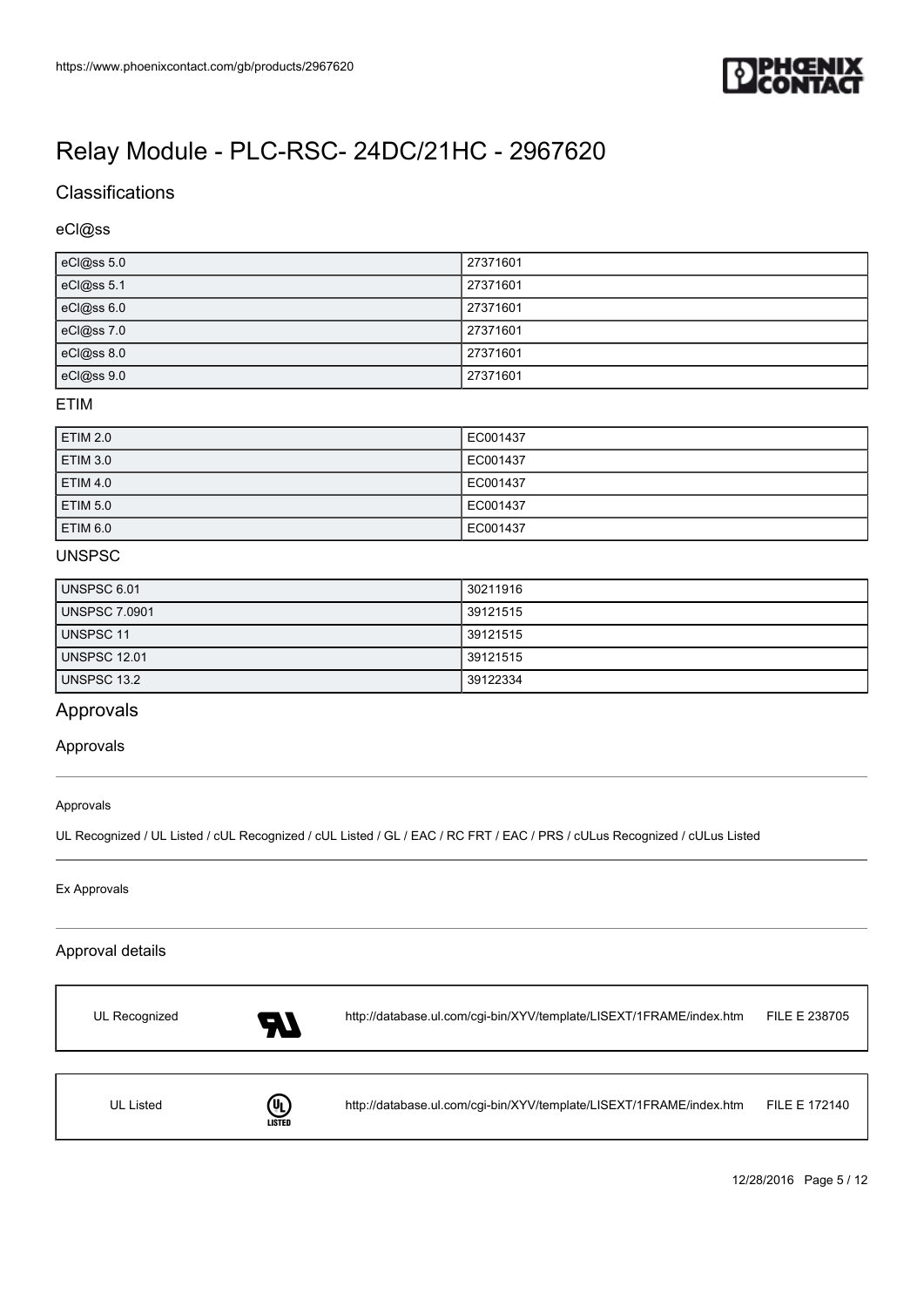

### Approvals

| cUL Recognized   | $\epsilon$    | http://database.ul.com/cgi-bin/XYV/template/LISEXT/1FRAME/index.htm | FILE E 238705       |
|------------------|---------------|---------------------------------------------------------------------|---------------------|
| cUL Listed       | $\frac{1}{2}$ | http://database.ul.com/cgi-bin/XYV/template/LISEXT/1FRAME/index.htm | FILE E 172140       |
| GL               | GL            | http://www.gl-group.com/newbuilding/approvals/index.html            | 46016-03 HH         |
| EAC              | EAC           |                                                                     | 7500651.22.01.00244 |
| <b>RC FRT</b>    |               | http://www.rsfgt.ru/en/web/guest/english                            | B.00094             |
| EAC              | EAC           |                                                                     | EAC-Zulassung       |
| <b>PRS</b>       |               | http://www.prs.pl/                                                  | TE/2109/880590/16   |
| cULus Recognized | <b>LISTED</b> | http://database.ul.com/cgi-bin/XYV/template/LISEXT/1FRAME/index.htm |                     |
| cULus Listed     | .(4).,        |                                                                     |                     |
| Accessories      |               |                                                                     |                     |

#### Accessories

Bridge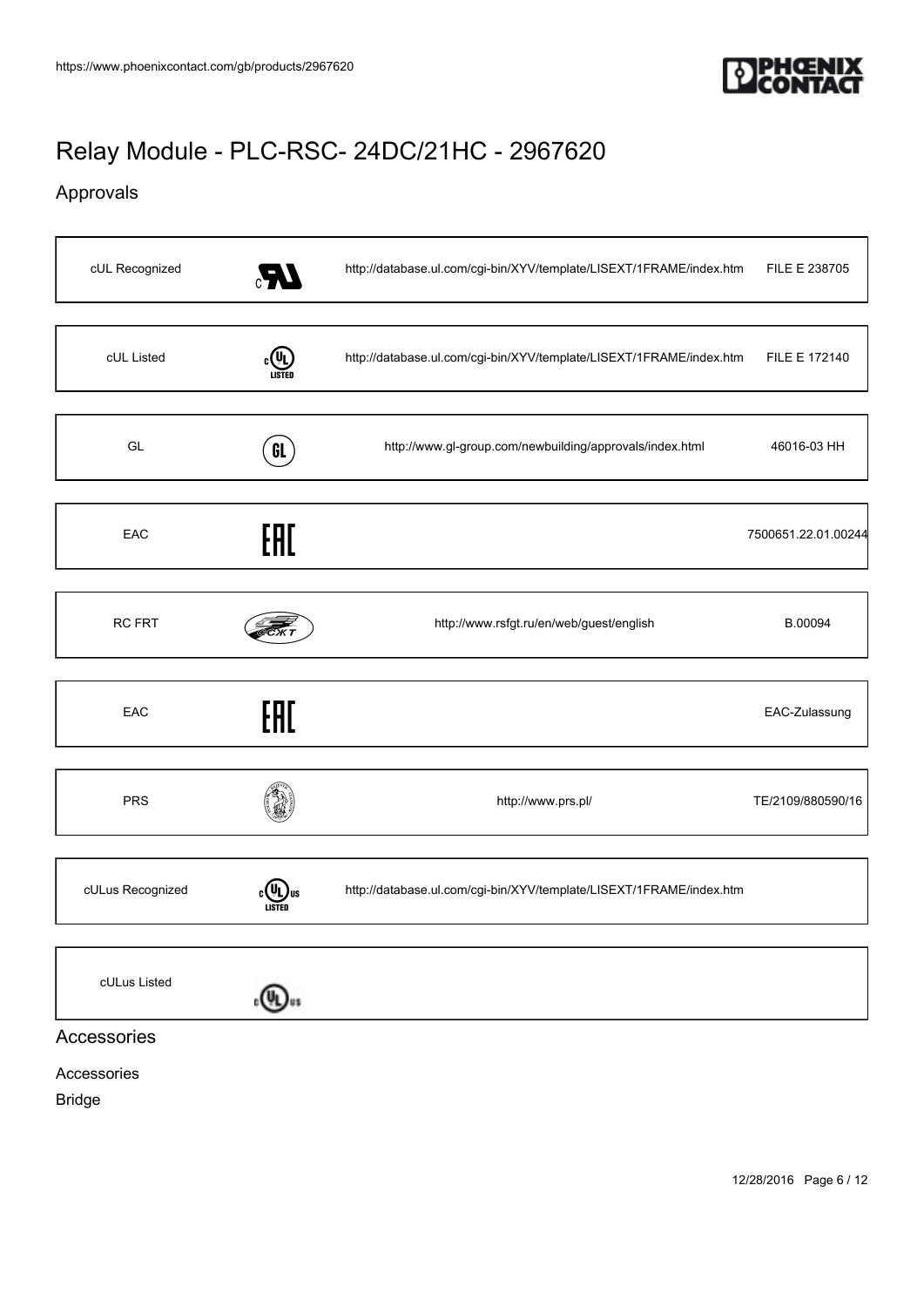

#### Accessories

[Continuous plug-in bridge - FBST 500-PLC RD - 2966786](https://www.phoenixcontact.com/gb/products/2966786)



Continuous plug-in bridge, Length: 500 mm, Color: red

[Continuous plug-in bridge - FBST 500-PLC BU - 2966692](https://www.phoenixcontact.com/gb/products/2966692)



Continuous plug-in bridge, Length: 500 mm, Color: blue

[Continuous plug-in bridge - FBST 500-PLC GY - 2966838](https://www.phoenixcontact.com/gb/products/2966838)



Continuous plug-in bridge, Length: 500 mm, Color: gray

[Single plug-in bridge - FBST 6-PLC RD - 2966236](https://www.phoenixcontact.com/gb/products/2966236)



Single plug-in bridge, Length: 6 mm, Number of positions: 2, Color: red

[Single plug-in bridge - FBST 6-PLC BU - 2966812](https://www.phoenixcontact.com/gb/products/2966812)



Single plug-in bridge, Length: 6 mm, Number of positions: 2, Color: blue

12/28/2016 Page 7 / 12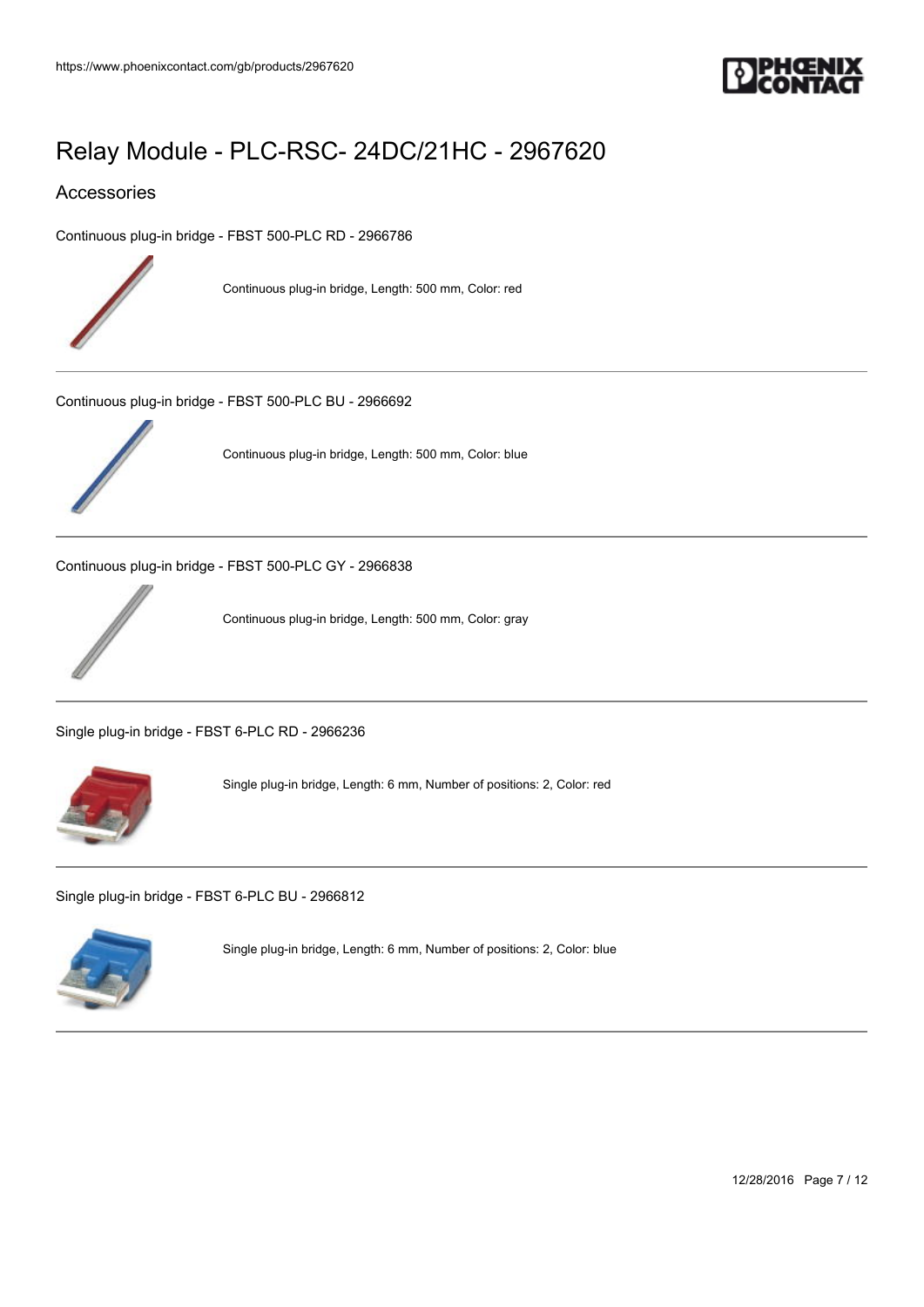

#### Accessories

[Single plug-in bridge - FBST 6-PLC GY - 2966825](https://www.phoenixcontact.com/gb/products/2966825)



Single plug-in bridge, Length: 6 mm, Number of positions: 2, Color: gray

[Single plug-in bridge - FBST 8-PLC GY - 2967688](https://www.phoenixcontact.com/gb/products/2967688)



Single plug-in bridge, Length: 8 mm, Number of positions: 2, Color: gray

[Single plug-in bridge - FBST 14-PLC BK - 2967691](https://www.phoenixcontact.com/gb/products/2967691)



Single plug-in bridge, Length: 14 mm, Number of positions: 2, Color: black

Controller board

[System connection - PLC-V8L/FLK14/OUT - 2299660](https://www.phoenixcontact.com/gb/products/2299660)



[System connection - PLC-V8L/FLK14/OUT/M - 2304306](https://www.phoenixcontact.com/gb/products/2304306)



DIN rail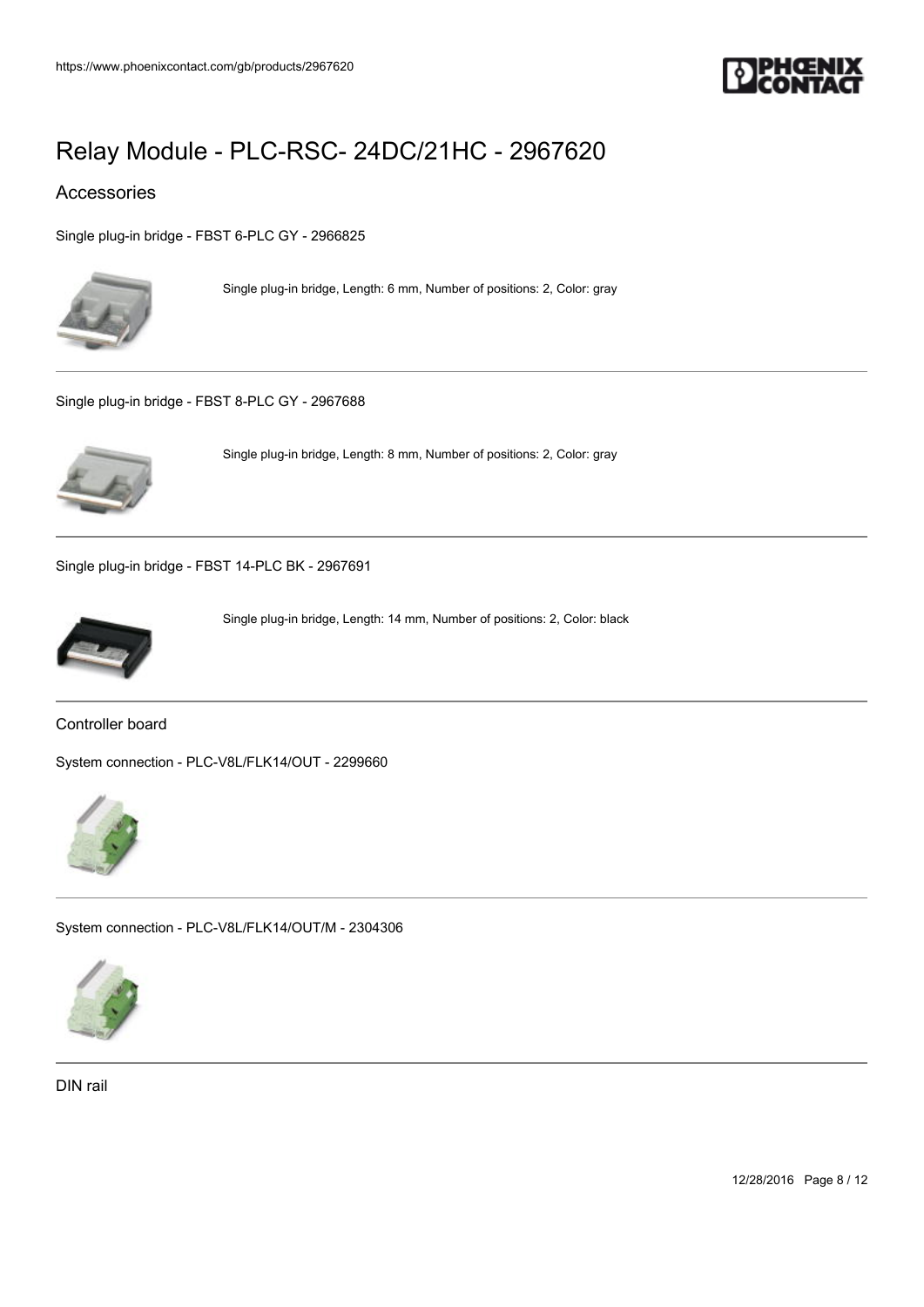

#### Accessories

[DIN rail, unperforated - NS 35/ 7,5 V2A UNPERF 2000MM - 0801377](https://www.phoenixcontact.com/gb/products/0801377)



DIN rail, unperforated, Width: 35 mm, Height: 7.5 mm, Length: 2000 mm, Color: silver

[DIN rail perforated - NS 35/ 7,5 PERF 2000MM - 0801733](https://www.phoenixcontact.com/gb/products/0801733)



DIN rail, material: steel galvanized and passivated with a thick layer, perforated, height 7.5 mm, width 35 mm, length: 2000 mm

[DIN rail, unperforated - NS 35/ 7,5 CU UNPERF 2000MM - 0801762](https://www.phoenixcontact.com/gb/products/0801762)



DIN rail, material: Copper, unperforated, height 7.5 mm, width 35 mm, length: 2 m

[DIN rail, unperforated - NS 35/15 UNPERF 2000MM - 1201714](https://www.phoenixcontact.com/gb/products/1201714)



DIN rail, material: Steel, unperforated, height 15 mm, width 35 mm, length: 2 m

[DIN rail, unperforated - NS 35/15 CU UNPERF 2000MM - 1201895](https://www.phoenixcontact.com/gb/products/1201895)



DIN rail, material: Copper, unperforated, 1.5 mm thick, height 15 mm, width 35 mm, length: 2 m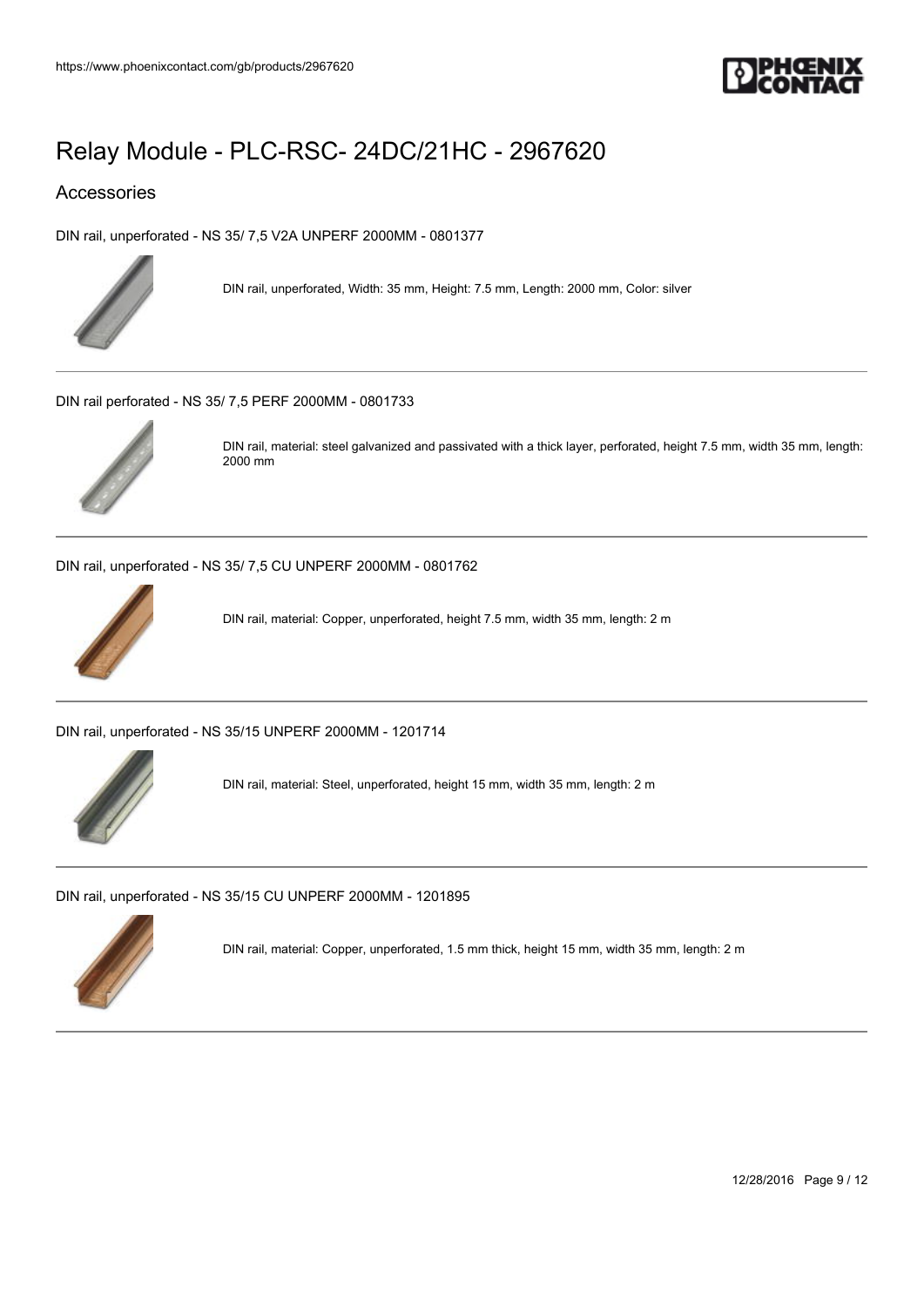

#### Accessories

[DIN rail, unperforated - NS 35/15-2,3 UNPERF 2000MM - 1201798](https://www.phoenixcontact.com/gb/products/1201798)



DIN rail, unperforated, Width: 35 mm, Height: 15 mm, Length: 2000 mm, Color: silver

[DIN rail, unperforated - NS 35/15 AL UNPERF 2000MM - 1201756](https://www.phoenixcontact.com/gb/products/1201756)



DIN rail, deep drawn, high profile, unperforated, 1.5 mm thick, material: aluminum, height 15 mm, width 35 mm, length 2000 mm

[DIN rail perforated - NS 35/15 PERF 2000MM - 1201730](https://www.phoenixcontact.com/gb/products/1201730)



DIN rail, material: steel galvanized and passivated with a thick layer, perforated, height 15 mm, width 35 mm, length: 2000 mm

[DIN rail, unperforated - NS 35/ 7,5 UNPERF 2000MM - 0801681](https://www.phoenixcontact.com/gb/products/0801681)



DIN rail, material: Steel, unperforated, height 7.5 mm, width 35 mm, length: 2 m

Labeled terminal marker

[Zack marker strip - ZB10,LGS:FORTL.ZAHLEN - 1053014](https://www.phoenixcontact.com/gb/products/1053014)



Zack marker strip, Strip, white, labeled, can be labeled with: Plotter, Printed horizontally: Consecutive numbers 1 - 10, 11 - 20, etc. up to 991 - 1000, Mounting type: Snap into tall marker groove, for terminal block width: 10.2 mm, Lettering field: 10.15 x 10.5 mm

Partition plate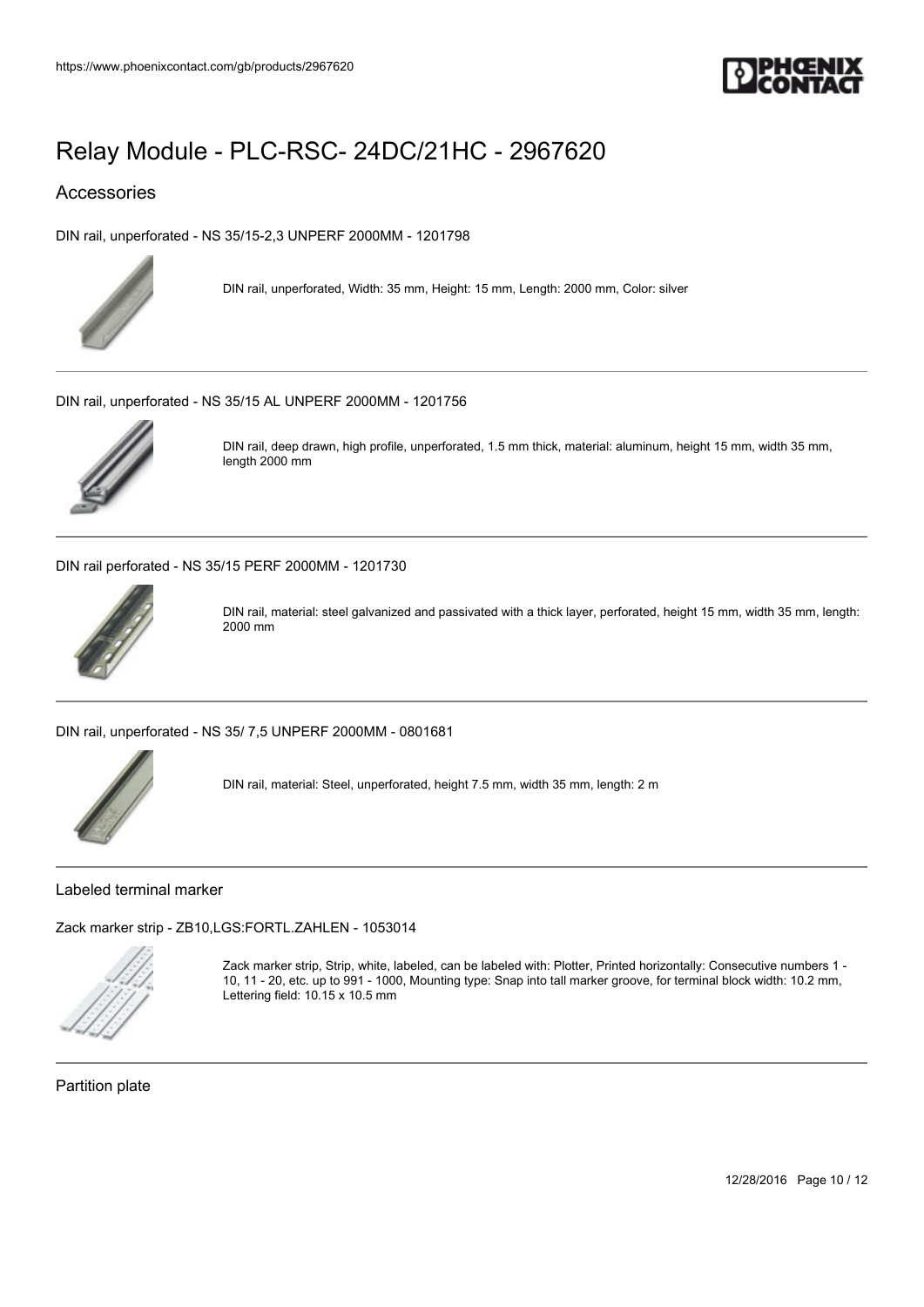

#### Accessories

[Separating plate - PLC-ATP BK - 2966841](https://www.phoenixcontact.com/gb/products/2966841)



Separating plate, 2 mm thick, required at the start and end of a PLC terminal strip. Furthermore, it is used for: visual separation of groups, safe isolation of different voltages of neighboring PLC relays in acc. with DIN VDE 0106-101, isolation

Power module

[Power terminal block - PLC-ESK GY - 2966508](https://www.phoenixcontact.com/gb/products/2966508)



Power terminal block, for the input of up to four potentials, for mounting on NS 35/7.5

Screwdriver tools

[Screwdriver - SZF 1-0,6X3,5 - 1204517](https://www.phoenixcontact.com/gb/products/1204517)



Actuation tool, for ST terminal blocks, also suitable for use as a bladed screwdriver, size: 0.6 x 3.5 x 100 mm, 2component grip, with non-slip grip

Terminal marking

[Zack marker strip - ZB10/WH-100:UNBEDRUCKT - 5060883](https://www.phoenixcontact.com/gb/products/5060883)



Zack marker strip, Strip, white, unlabeled, can be labeled with: Plotter, Mounting type: Snap into tall marker groove, for terminal block width: 10.2 mm, Lettering field: 10.15 x 10.5 mm

[Zack marker strip - ZB 10:UNBEDRUCKT - 1053001](https://www.phoenixcontact.com/gb/products/1053001)



Zack marker strip, Strip, white, unlabeled, can be labeled with: Plotter, Mounting type: Snap into tall marker groove, for terminal block width: 10.2 mm, Lettering field: 10.5 x 10.15 mm

Spare parts

12/28/2016 Page 11 / 12